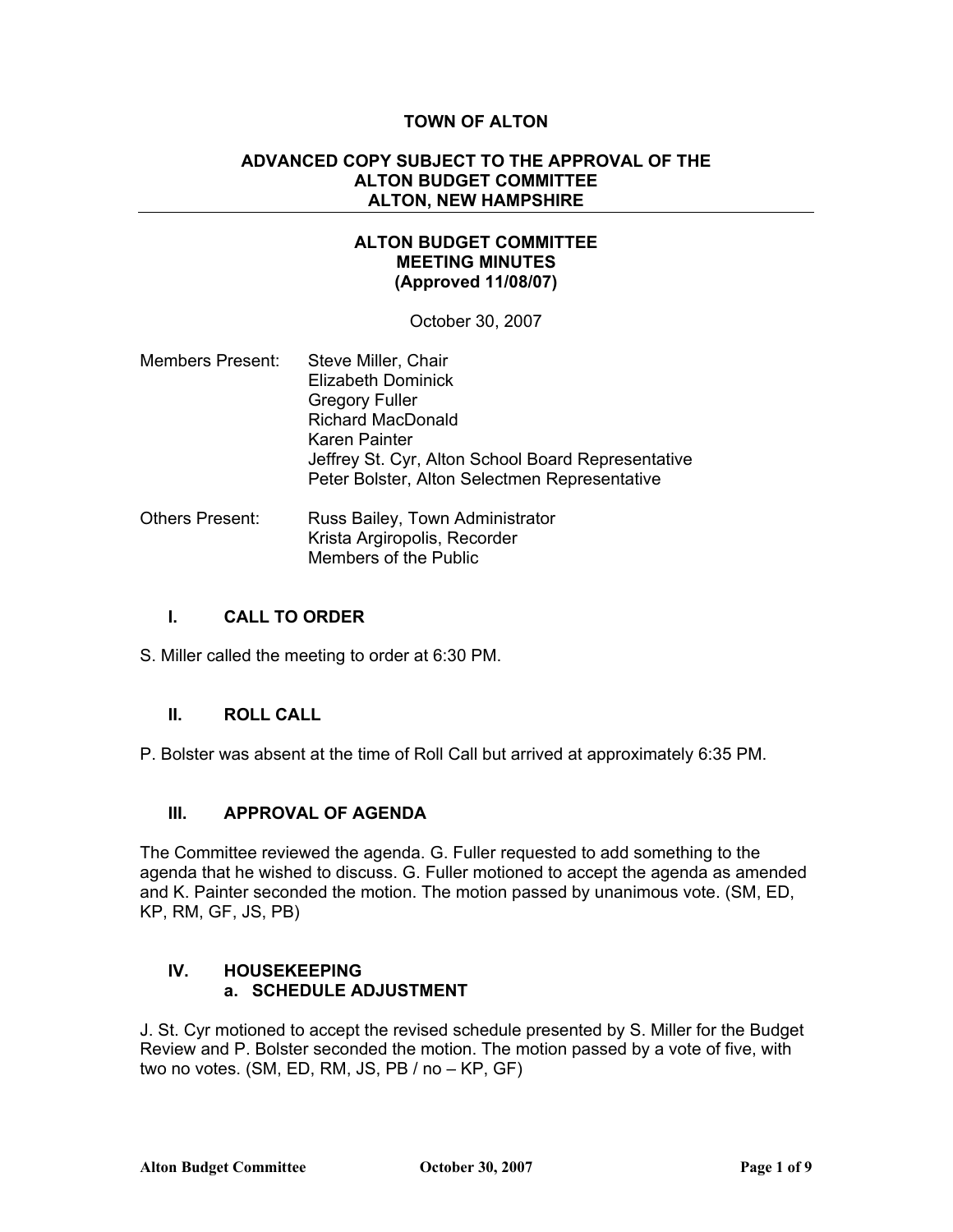P. Bolster motioned to approve the minutes of October 25, 2007 and R. MacDonald seconded the motion. The motion passed by unanimous vote. (SM, ED, KP, RM, GF, JS, PB)

S. Miller announced the Committee had been invited to an Open House at the Harold S. Gilman Museum on Main Street to welcome the new town planner, Sharon Penney and the new police chief, Phillip Smith. The event will be held on November 14, 2007 from 4:30-6:30 PM.

# **V. OLD BUSINESS a. WATER**

S. Miller motion to reduce Water Uninsured Exp (4331-279) by \$100, making the final requested Water (4331) budget for FY 2008. The motion passed by a vote of six with one no. (SM, ED, KP, GF, JS, PB / no - RM)

R. MacDonald asked if the prior Committee members had returned their DRA books. S. Miller asked K. Argiropolis to check with the previous members and to email them to return their books to R. Bailey so that members of the current Committee could have their copies.

G. Fuller asked if K. Argiropolis if she went by a different name because there was an article in The Laconia Daily Sun stating that a "Kristin Simone" had reported the Alton Budget Committee had given positive feedback about the Alton Central School Building & Grounds Committee asking for their feedback about the Committee's plan to present either a new school building or to renovate the current building. K. Argiropolis clarified that she had made a statement about positive feedback received about the Committee's work but that the name was incorrectly credited. She noted that she had made the comment with P. Bolster in the room and had been very careful about what she had said so as not to take the Committee's feedback from the previous meeting out of context. She asked P. Bolster to confirm her statement. P. Bolster confirmed that her input was appropriate at the meeting. K. Argiropolis stated she was the Chair of the PR Sub-Committee for the ACS Building & Grounds Committee but she was very careful about how she represented the comments of the Alton Budget Committee. K. Painter asked for the error in the article in The Laconia Daily Sun to be noted in the meeting minutes.

A letter concerning the use of the emergency funds to the DRA was sent around by R. Bailey for the Committee members to sign.

# **TAX COLLECTOR (4331)**

Anne Kroeger presented the Tax Collector's requested budget for FY 200 at \$63,484.00. The Committee reviewed the requested budget. K. Painter asked why some of the requested budgets they had reviewed last week had listed retirement, FICA and other accounts but this one did not. R. Bailed explained that the Water Department, for example, had its own funding.

G. Fuller asked about the Computer expense (4133-162; \$2,000). A. Kroeger responded it was for software upgrades/support or other problems that might come up. The computer technician gets paid about \$35.00 per hour. BMI gets paid about \$1,700 for support/upgrades.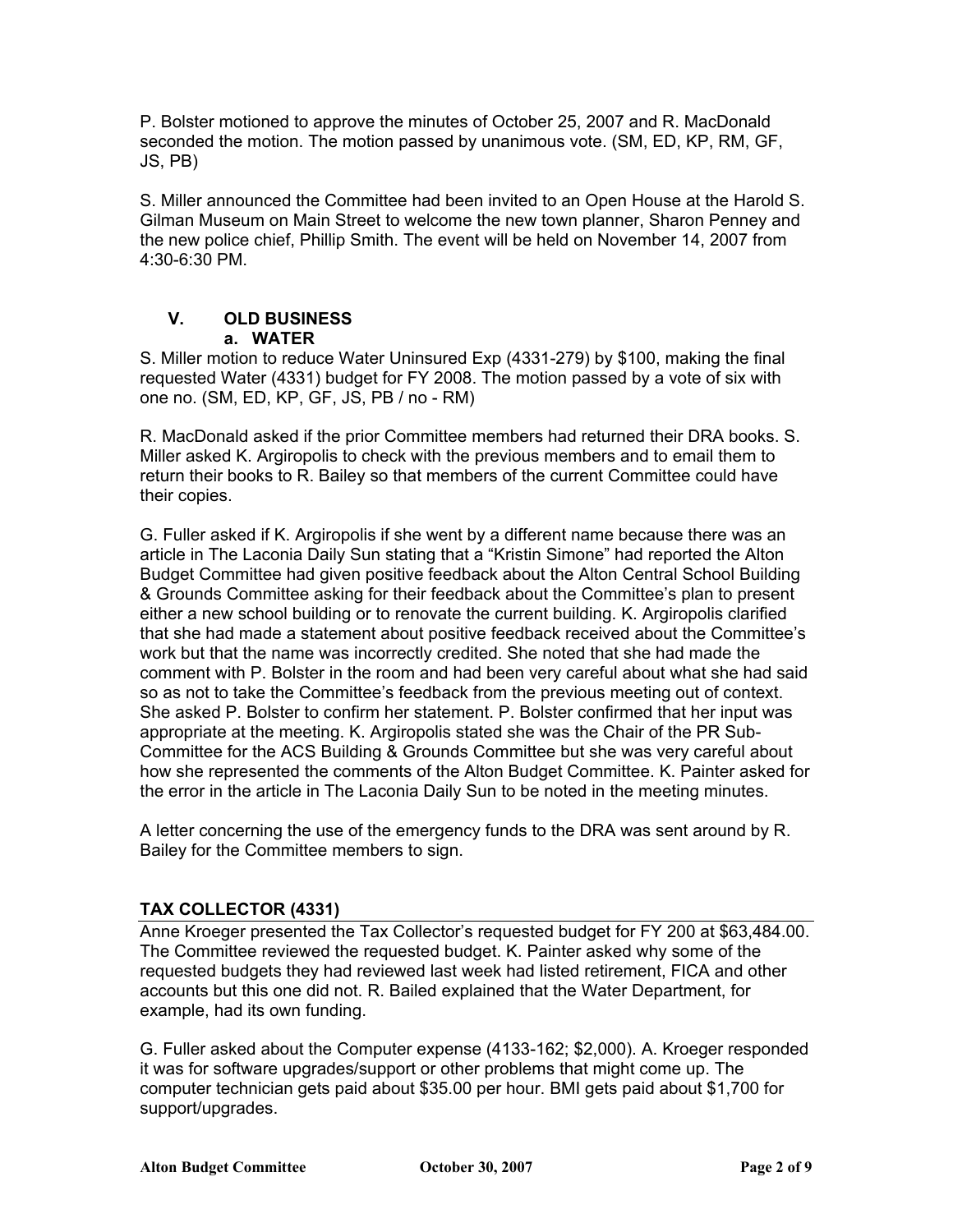G. Fuller thanked A. Kroeger for level funding the line item for Telephone (4331-175; \$750.00). He spoke about some of the increases that other departments have submitted for their requested budget and felt she had done a good job in budgeting for Telephone.

P. Bolster motioned to approve the requested budget for the Tax Collector (4331) for FY 2008 at \$63,484.00 and R. MacDonald seconded the motion. There was no discussion. The motion passed by unanimous vote.

## **POLICE DEPARTMENT (4210)**

Chief Smith and Captain Heath presented the requested budget for the Police Department (4210). The Committee reviewed the budget.

Chief Smith stated he had come in on the tail end of the budget season and pretty much accepted what was in the budget. He stated that next year he would probably be more aggressive with the budget process.

Captain Heath stated that there were some drastic differences in the expenditures over the last year because there were some changes in the expenditures over the year. He stated it wasn't an accurate depiction of what was going on. He reminded the Committee that the department had not been operating with a Chief for most of the year.

S. Miller asked what the advertised salary range was for the Chief's position (Chief Salary 4210-005; \$80,340). R. Bailey responded that it was \$65,000 to \$75,000 but the amount in the requested budget was a little more than the range and this was also his increase for 2008. S. Miller asked if a car or mileage had been considered at all. R. Bailey stated that those were not in the budget.

G. Fuller asked for an explanation of the requested budget for F/T Cops (4210-011; \$470,351). Chief Smith spoke about coverage issues for patrolmen. Captain Heath reminded the Committee they had lost a lieutenant recently and this also covered their filling that position. Chief Smith spoke about the benefits of having a supervisor on during the different shifts. There was discussion about having a patrol supervisor accessible.

G. Fuller asked why there was a step increase from Step One to Step Three and why there was a pay differential from \$1.00 to \$1.50. R. Bailey stated the increase was approved by the Selectmen and was done to keep up with marketplace standards. The increase in step was because the Selectmen had felt that the Sergeant had done a good job and deserved the jump in step. S. Miller stated it looked like it was only about a 2.5% increase on the line. P. Bolster spoke about the service that the Sergeant (Captain Heath) had done when there was not a Chief available. Chief Smith stated that it was not common to have someone on the inside that could fill in the way the Captain Heath had been able to fill in.

S. Miller asked if there was going to be a contribution from the PMHS JMA School Board for the School Resource Officer (4210-012; \$47,445). P. Bolster reported this has been discussed with the ACS Board Chair, Terri Noyes, about this issue. He spoke about some of the justification for the Selectmen's request for a donation for the Officer's services. He spoke about the jurisdiction of the School Resource Officer in Alton and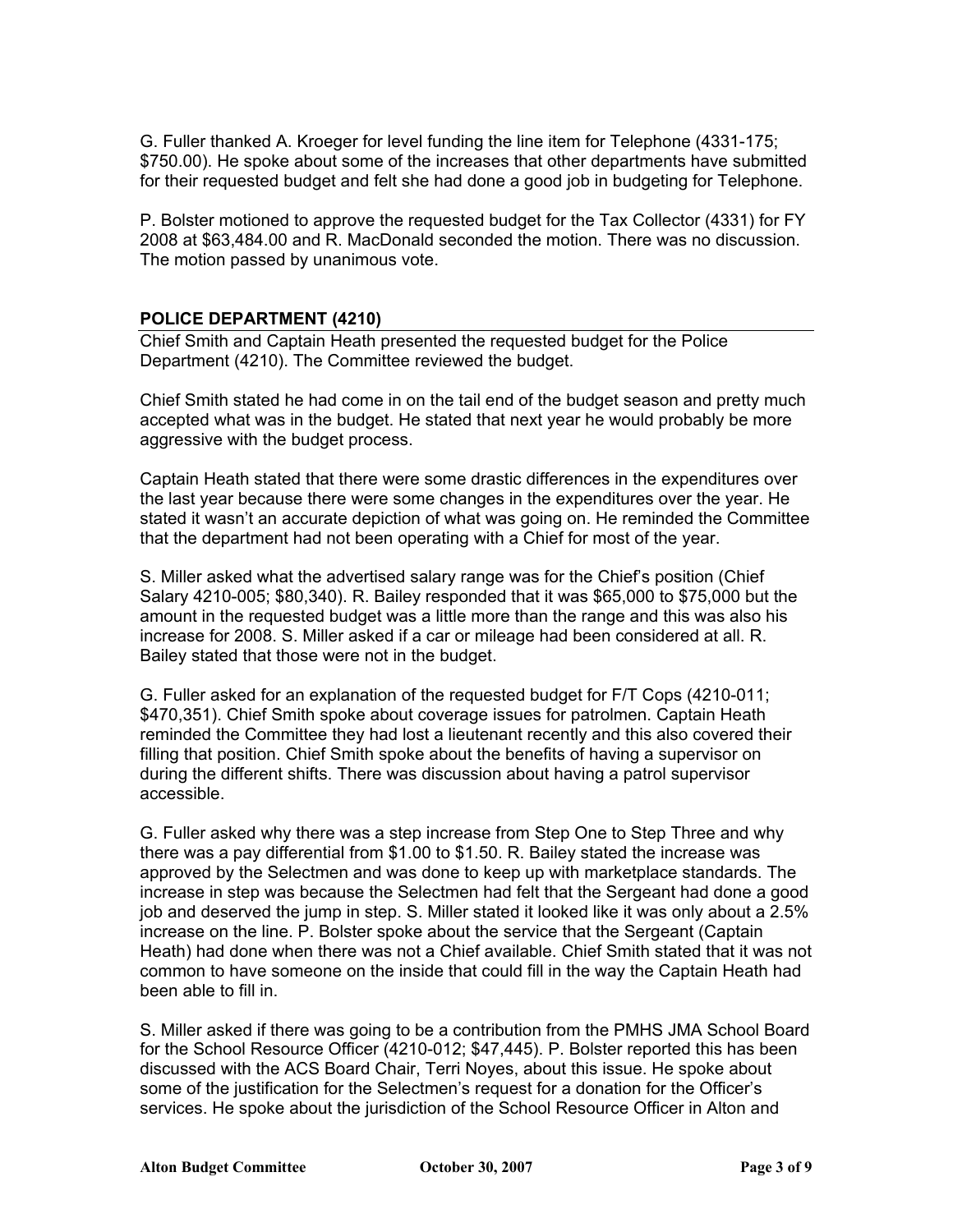about his being under direct report to the Chief. There was discussion about the role of the SRO at the schools. Chief Smith stated that he was planning on looking at the impact the Barnstead students had on the SRO before he planned on asking for a contribution from Barnstead for the SRO. He spoke about some of the benefits of having the SRO being paid for by the town.

S. Miller asked about how much time the SRO spent with the Barnstead students. Chief Smith reported he had checked into this and found that it was the Barnstead underclassmen, which he had spent the most time with right now. He spoke about some of the trends they see at times with certain classes that have more issues than others. He stated they were going to be keeping record of the issues to track trends and to evaluate the need.

There was a discussion about the P/T Cops (4210-016; \$24,497). Chief Smith spoke about the benefits of having part-time officers vs. paying over time to officers. He spoke about some of the situations where the unit would need flexibility for coverage, such as when there was a fair at Alton Bay.

S. Miller asked about the justification for the increase for Office Staff Over Time (4210- 020; \$2,154.00). Captain Heath spoke about the role of the office staff and some of the situations where they have to work over-time. There was discussion about some of the past justifications for increases in the budget line item. K. Painter asked about coverage during vacation time. Chief Smith stated he was checking into having some part time help in the future for this and it was something he was looking into.

G. Fuller spoke about his concerns about this budget line item being sufficient because the actual in 2006 was only \$95.00 less than what was being requested in the FY 2008. Captain Heath spoke about the budget being relative to many other things and noted there would be a request for a private legal council, which would alleviate some of the paralegal duties that the executive assistant was now performing.

S. Miller reported the Police Department's budget had come in at about a 3% increase from the previous year.

There was a discussion about Private Detail Wages (4210-025; \$33,840.00). The Committee spoke about some of the upcoming projects where private detail might be needed.

G. Fuller confirmed that Benefit Buyout (4210-029; \$4,862.00) was per the policy set by the town and R. Bailey stated it was.

S. Miller asked about Employee Development (4210-109; \$2,000). Chief Smith stated this was for a program or class that he wanted Captain Heath to attend.

Chief Smith spoke about Association Dues (4210-111; \$200). The Selectmen had recommended \$300 for this budget line item. He spoke about the benefits of the ICAP program.

There was a discussion about Ammunition/Firearms Training (4210-114; \$5,575.00). Captain Heath spoke about the planning for the supplies and training.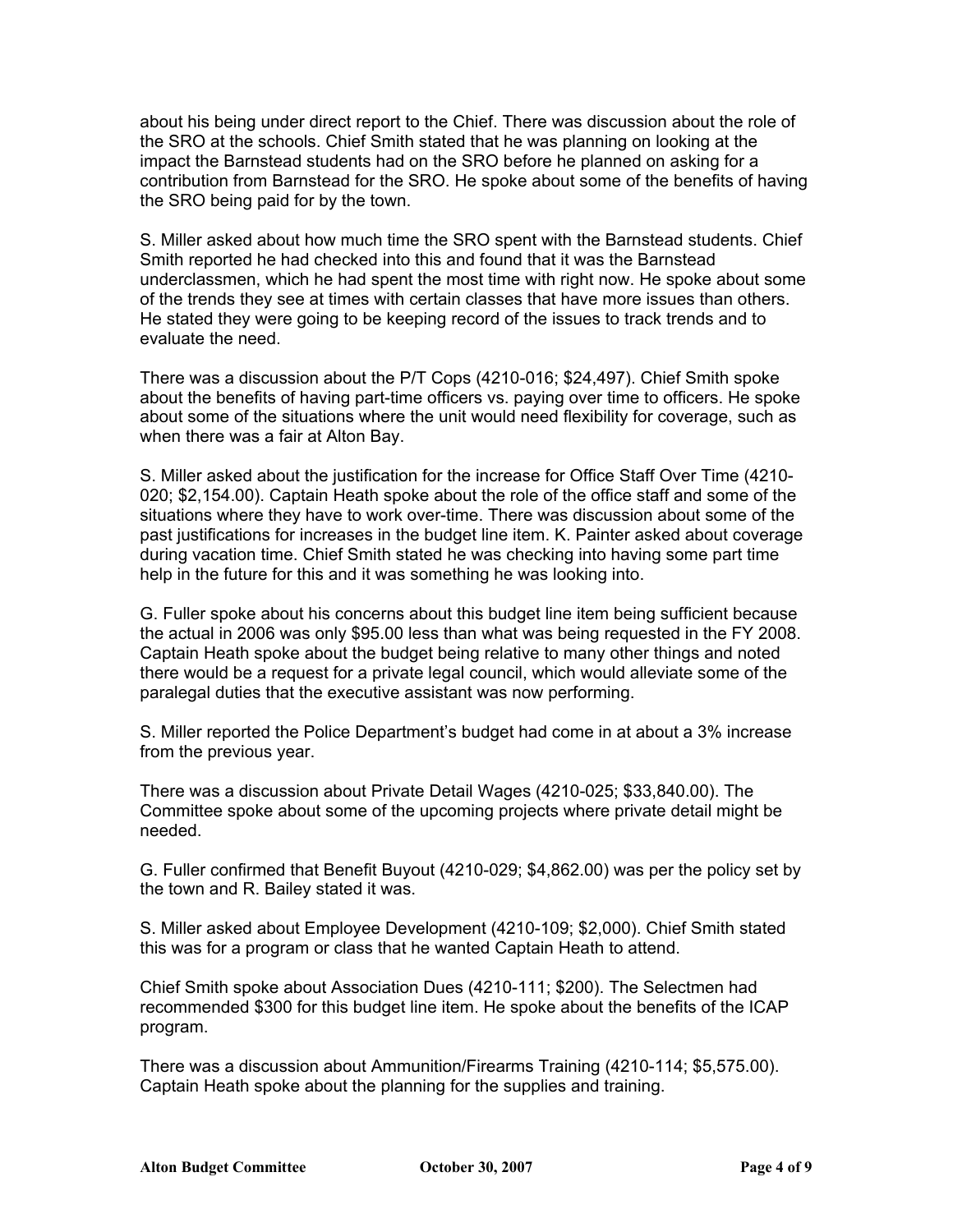S. Miller spoke about the budget line item for Grant Funding (4210-115; \$1.00) and some of the possibilities for obtaining grant money. Chief Smith assured S. Miller he had experience with writing for grants. There was discussion about grants that may be available from Homeland Securities because of Alton Bay having an airport in the winter when the bay was frozen.

G. Fuller asked about what IMC was (Computer; 4210-162; \$10,095.00). Captain Heath explained this was the system they used and this covered the cost of licenses. E. Dominick asked what the hardware upgrade for \$1,200 was for and R. Bailey stated he couldn't go into detail but this was an overlap from the previous budget year.

K. Painter asked if the town had a computer replacement policy. R. Bailey stated the cycle was about three years. He stated they had just gotten rid of their last MacDurgin computer. He spoke about the technical specifications that are needed for different departments so the various could run the software they needed. E. Dominick asked about the tech support fee of \$4,795.00. Captain Heath stated it was not just for the software support but it was for other outside support.

R. MacDonald asked if the Prosecutor would be from Belknap Country (Contractual Services; 4210; \$27,640.00). Captain Heath stated this was for an outside prosecutor. Chief Smith stated this would be an attorney who would prosecute DUIs and other cases. This is not a retainer amount but there could be an hourly rate or a retainer. S. Miller spoke about his concerns if there was an extraordinary circumstance that could maximize the budget. Chief Smith spoke about the benefits of having a prosecutor onboard to handle violations and misdemeanors. He stated he had done this in Salem, NH and it had worked well.

S. Miller asked for the approximate numbers of cases each year. Captain Heath stated there were about 120 cases. He reported there had been about 130 protective custody arrests, which are not prosecuted, in about two years. There are about 160 cases that go to trial in about two rates. S. Miller asked what the increase was for cases from year to year. Chief Smith asked what the annual population rate was for each year and noted it would be relative. R. Bailey noted that there were increases in cases in the summer.

G. Fuller asked if the Police had consolidated their Nextel phones (Telephone; 4210- 175; \$11,940.00). Captain Heath noted that a phone had been freed up and the contract rates had gone down.

Captain Heath noted that Rental Equipment (4210-193; \$200.00) had been taken out of the wrong budget line item in the past. The previous budgeted amount was \$1.00.

There was a discussion about the New Equipment (4210-201; \$6,000.00). The new equipment is for monitoring awareness radar, which is one of the stand-alone speed reporting boards that are often set up on the roadside. G. Fuller noted this could be put in a warrant article, as he thought warrant articles should be for items \$5,000.00 or more. He stated he was going to look into having this as a warrant article.

Vehicle Maintenance (4210-207; \$19,078.00) was reviewed by the Committee. G. Fuller spoke about his concerns about this being enough for what might be needed. Captain Heath spoke about some of the repairs they were anticipating. He spoke about issues with a cruiser motor that needed repaid that he expected would be a big expense.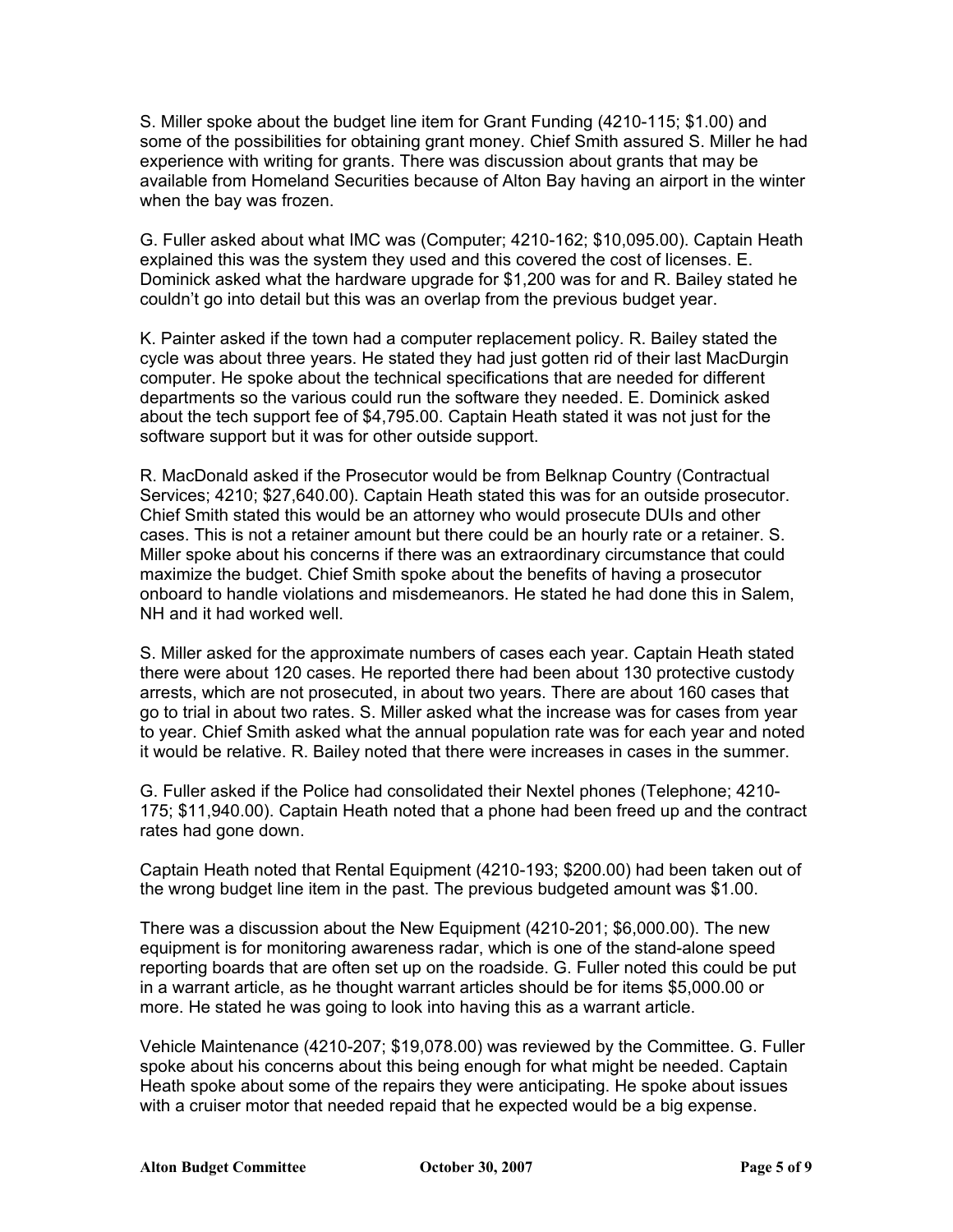G. Fuller asked how fuel was expensed to the Police Department. (Gasoline; 4210-214; \$18,907.00) R. Bailey stated they got fuel from the Highway Department. He stated there was no bid for gas right now but there would be a bid coming up. They pay about \$2.40/gal right now.

G. Fuller asked if the Police would consider getting a service dog through the NH Working Dog Organization he worked with and felt they could reduce the budget line items to \$1.00. (K-9 General; 4210-258; \$1,450.00) G. Fuller spoke about the benefits of the program and having a police dog. R. Bailey noted that the Selectmen wanted to start the K-9 program again.

G. Fuller felt that the K-9 Medical (4210-259; \$1,500.00) might not be sufficient. He spoke about some of the medical issues a dog could have.

There was a discussion about the budget line item for Water (4210-305; \$1,580). This is for bottled water, not for the utility service of water.

S. Miller asked if a Radio was requested each year (4210-440; \$1,450). Captain Heath explained that a radio was not budgeted for each year. E. Dominick asked why the budget line item had been overspent this year. Captain Heath explained it was for a radio for a motorcycle that had not been on the budget but the Selectmen had voted in. He noted this was a one-time expense.

R. MacDonald spoke about Building Expense (4210-309; \$5,917). Captain Heath noted this was for garage door opener motors. He stated the motors were old and rather than being replaced, they had always been repaired.

There was discussion about Hep-B Inoculation (Infectious Disease Control; 4210-450; \$360.00). K. Painter spoke about the protocols for Hep-B and the after-inoculation testing. She stated she could provide them with more information about the protocols.

Motorcycle Lease (4210-499; \$3,300.00) was discussed. The radio that is in the motorcycle could be taken out when the lease was done.

## **ANIMAL CONTROL (4414)**

Captain Heath reported there is an Animal Control Officer now who lives in town and is paid by the hour. (ACO Wage; 4414-009; \$11,323.68). The total requested budget is \$14,925.00. There was no discussion about the budget.

## **SOLID WASTE CENTER (4324)**

Scott Simonds presented the requested budget for the Highway Department.

S. Miller asked if Benefit Buyout was for anyone in particular. S. Simonds stated that he might use some of it.

S. Simonds confirmed that Reference Materials (4324-134; \$125) was for a trade magazine subscription.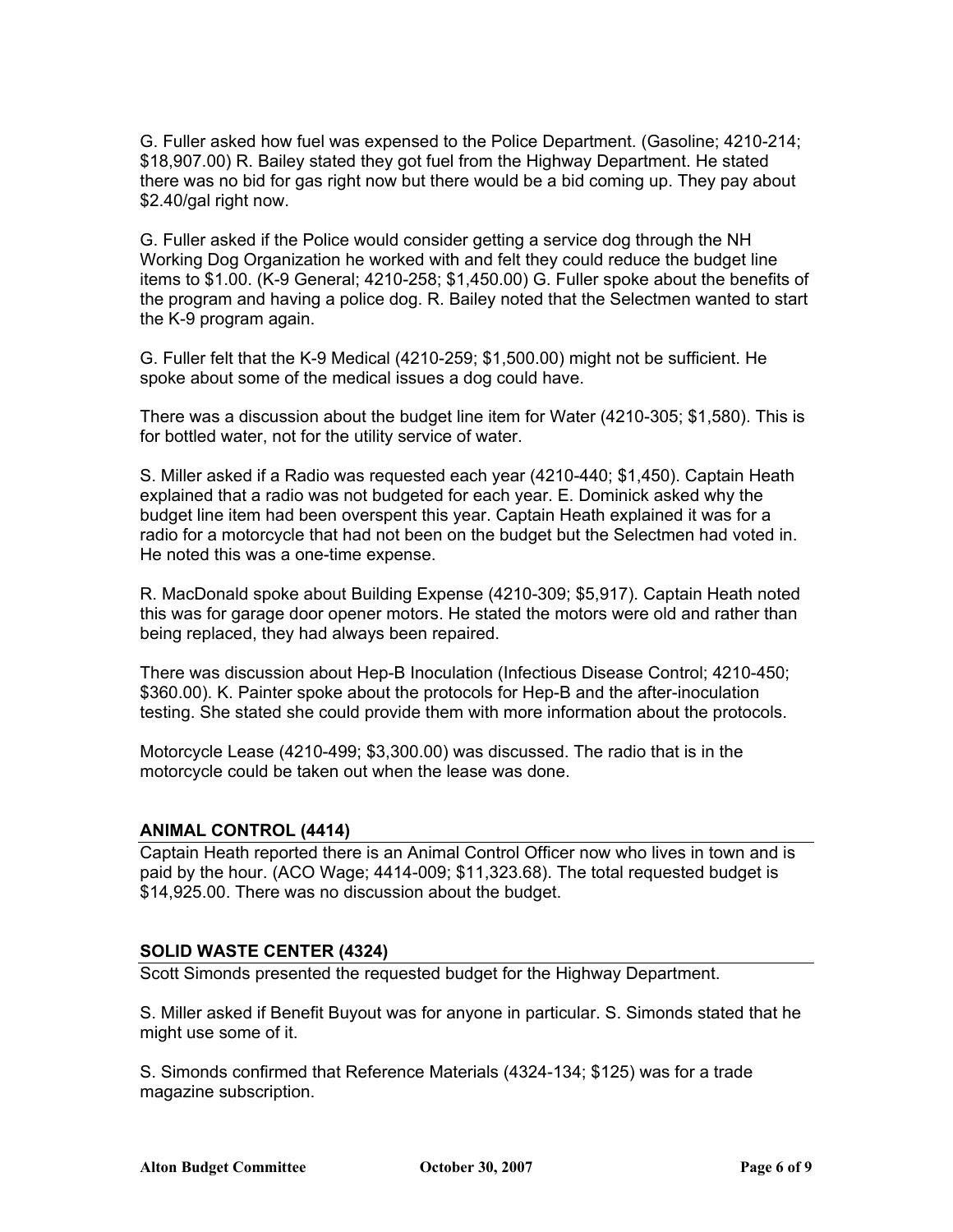There was a discussion about the budget line item for Telephone (4324-175; \$1,260). The requested amount includes landline and cell. This was level funded from the previous year.

S. Miller asked about the Uniforms-Safety (4324-206; \$1,472) budget line item. Uniforms are sent out to be cleaned because of the waste that the workers handle. There was a discussion about some of the uniform features and gloves.

R. Bailey spoke about the Electricity (4324-303; \$5,250) and stated he had spoken with a representative from NH Electric Co-Op and found there wouldn't be an increase of any significance.

S. Simonds noted that Recyclables (4324-404; \$300) was new because it was now mandated that thermostats are recycled because of the mercury in them.

There was a discussion about the cost of a dump sticker. S. Miller asked about what harm would be done if the cost of the stickers was increased. R. MacDonald spoke about the history of the cost of the stickers. R. Bailey spoke about the benefits of funding the Solid Waste in the budget vs. through fees.

There was discussion about the changes in some of the disposal costs based on how the economy was doing. Disposal of Electronics (4324-410; \$10,085) has increased because in 2008 television broadcast will become digital and it is anticipated that many residents will upgrade their televisions.

There were no questions about Solid Waste.

## **HAZARDOUS WASTE (4326)**

R. Bailey spoke about the success of the Hazardous Waste program. The budgeted amount for 2007 was \$9,000. The department requested \$11,000 for FY 2008 but the Selectmen felt it should be funded at \$15,000 because of the response.

## **PLANNING DEPARTMENT (4191)**

Sharon Penney presented the requested budget for FY 2008 for the Planning Department. She noted that the entire department had been turned over this year, as all three positions had been vacated. She stated they had done as well as possible to get near the mark of the budget.

There was discussion about the Town Planner Salary (4191-002; \$58,000). The new planner is at Step 3 and is eligible for Step 5 in April 2008. The Committee discussed the Planning Assistant and Part-Time Fiscal Secretary positions.

R. Bailey spoke about the Planning Meetings & Conferences (4191-110; \$1,200.00) and noted that Sharon had to attend two conferences as part of her job. This is necessary for her position.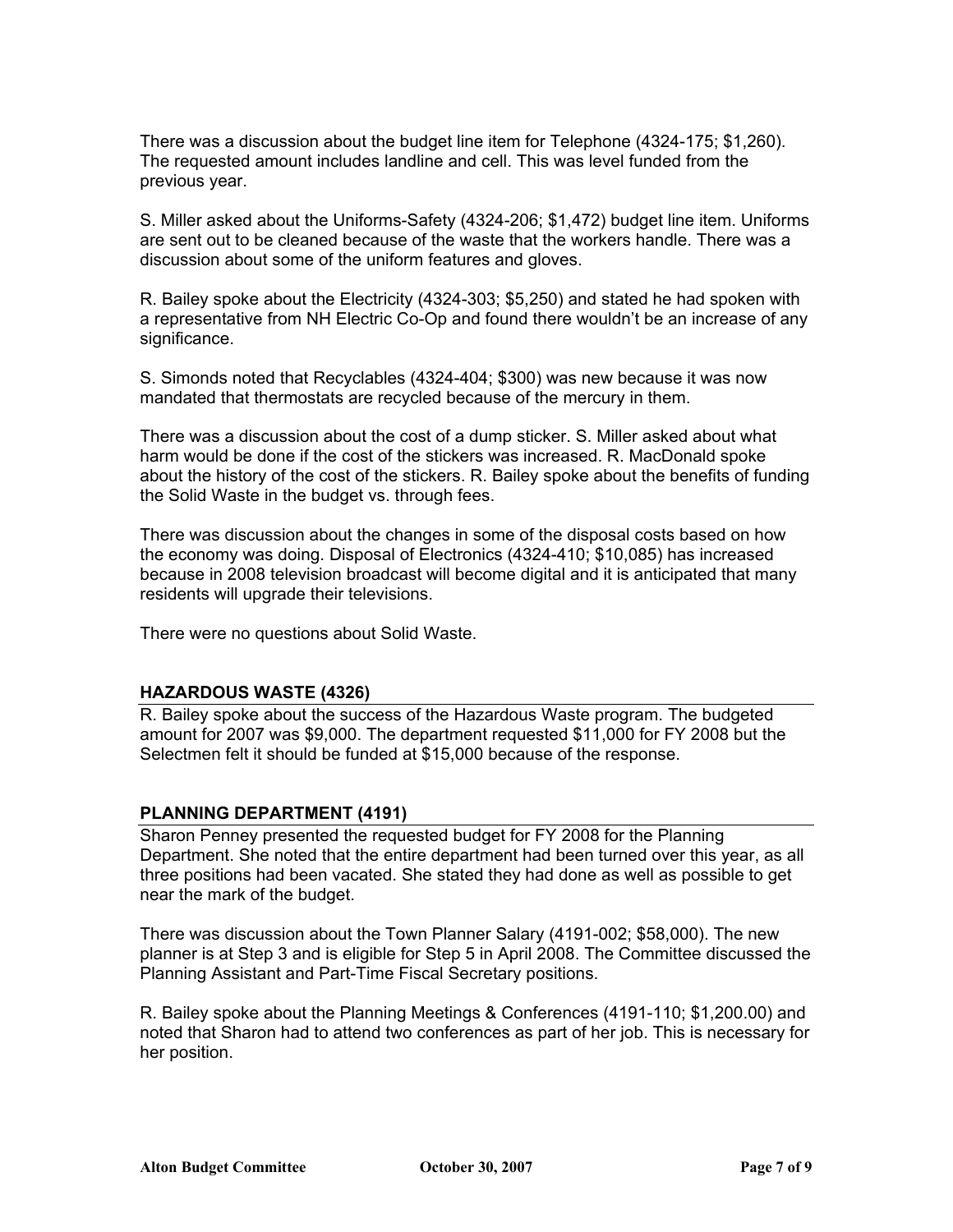S. Penney spoke about Planning Dues & Fees (4191-111; \$250.00) and noted this was for the RSA books for the planning and zoning.

## **GILMAN MUSEUM (4575)**

The Committee reviewed the requested budget for the Gilman Museum for FY 2008. R. Bailey spoke about the Consultant and Contract services he had in the budget. He noted that he and Pat Fuller were really in charge of the museum. There was a discussion about the history of the collection. R. Bailey spoke about the use of the museum building by other groups for various functions.

## **ALTON BUDGET COMMITTEE VOTES ON REQUESTED BUDGETS**

#### **SOLID WASTE (4324)**

G. Fuller motioned to accept the requested budget for FY 2008 for Solid Waste at \$482,504 and P. Bolster seconded the motion. The motion passed by a vote of six, with one absent. (SM, ED, KP, GF, JS, PB / absent - RM) [Recorder's Note: R. MacDonald had briefly stepped out of the meeting room at the time the motion was called to vote.]

#### **HOUSEHOLD WASTE (4326)**

G. Fuller motioned to accept the requested budget for FY 2008 for Hazardous Waste Day, as amended by the Selectmen, at \$15,000 and K. Painter seconded the motion. The motion passed by unanimous vote. (SM, ED, KP, RM, GF, JS, PB)

#### **PLANNING (4191)**

S. Miller motioned to accept the requested budget for FY 2008 for Planning at \$130,000.00 and K. Painter seconded the motion. The motion passed by unanimous vote. (SM, ED, KP, RM, GF, JS, PB)

#### **GILMAN MUSEUM (4550)**

S. Miller motioned to accept the requested budget for FY 2008 for Gilman Museum at \$14,501 and E. Dominick seconded the motion. The motion passed by unanimous vote. (SM, ED, KP, RM, GF, JS, PB)

#### **POLICE (4210)**

G. Fuller motioned to add funding to the budget line item for K-9 General (4210-258) for \$1,450.00 and K-9 Medical (4210-259) for \$1,500, and K. Painter seconded the motion. P. Bolster noted this would need to be added and presented to the Selectmen's budget. The motion passed by unanimous vote. (SM, ED, KP, RM, GF, JS, PB)